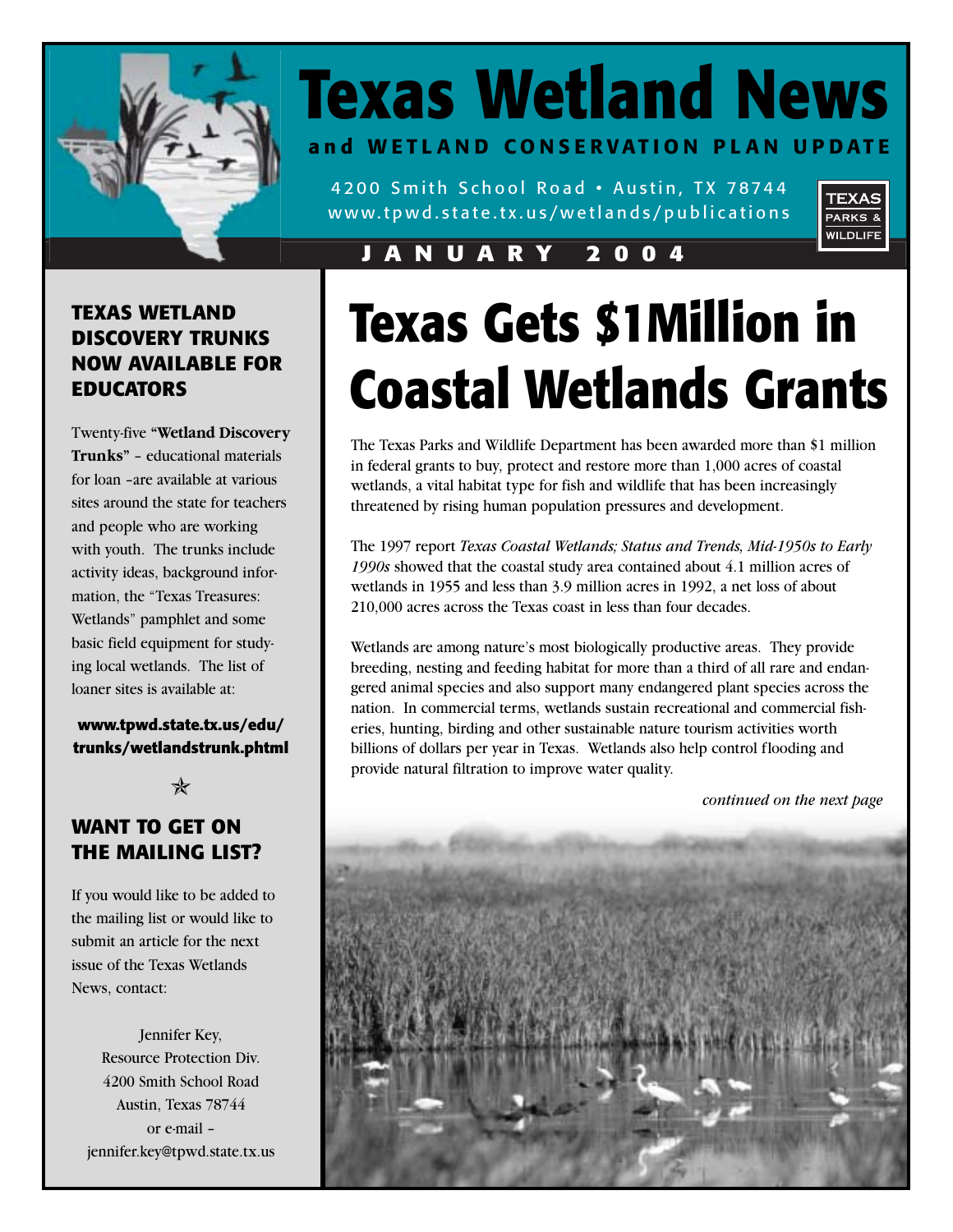### **Coastal Wetlands Grants, continued**

Private landowners have made the two new Texas grant projects possible by voluntarily cooperating with government and nonprofit partners. The new grants come from the U.S. Fish and Wildlife Service through the National Coastal Wetlands Conservation Grant program and will be supplemented with matching funds from state and private partners.

One grant will fund efforts to acquire approximately 924 acres of wetland and adjacent upland habitats along the Egery Flats of Copano Bay, north of Corpus Christi at the mouth of the Aransas River. Three landowners will sell part of their land, provide conservation easements and transaction costs as part of the match for the federal grant. The non-profit Coastal Bend Land Trust will own the property and hold the conservation easement and be responsible for stewardship of the property and the easement in perpetuity. The Texas Coastal Coordination Council administered through the Texas General Land Office also provided support. The Egery Flats project will provide feeding habitat for waterfowl and shorebirds, including brown pelicans and peregrine falcons, as well as provide nursery habitat for shrimp, blue crabs, red drum, spotted seatrout and flounder.

The federal grant share of the Egery Flats project is \$148,180 and the partners' share is \$326,250, making the total project cost \$574,430.

The other grant will acquire 100 acres, restore 10 acres of estuarine intertidal marsh, plant one acre of seagrass, and protect 451.7 acres by construction of a geotextile breakwater in the Starvation Cove area of Galveston Bay. This project will protect and restore biological functions critical to the barrier island ecosystem, including shorebird nesting habitat. Partners include the Trust for Public Land, Reliant Energy, Galveston Bay Foundation, Galveston Bay Estuary Program, Spanish Grant Homeowner's Association, Texas



**Fig. 1. Location of Egery Flats project site in Copano Bay, Aransas and Refugio counties, Texas PowerPoint images**

General Land Office and the U.S. Fish and Wildlife Service.

The federal grant share of the Starvation Cove project cost is \$954,000, the state share is \$410,000 and the other partners' share is \$216,500, making the total cost \$1,580,500.

National Coastal Wetlands Conservation grants are awarded through a competitive process. The program is one of three conservation efforts funded by the federal Coastal Wetlands Planning, Protection and Restoration Act of 1990.

Funding for the program is generated from excise taxes on fishing equipment and motorboat and small engine fuels. These taxes are deposited into the Sport Fish Restoration Account of the Aquatic Resources Trust Fund (commonly called Wallop-Breaux after its Congressional sponsors).

**by Kay Jenkins**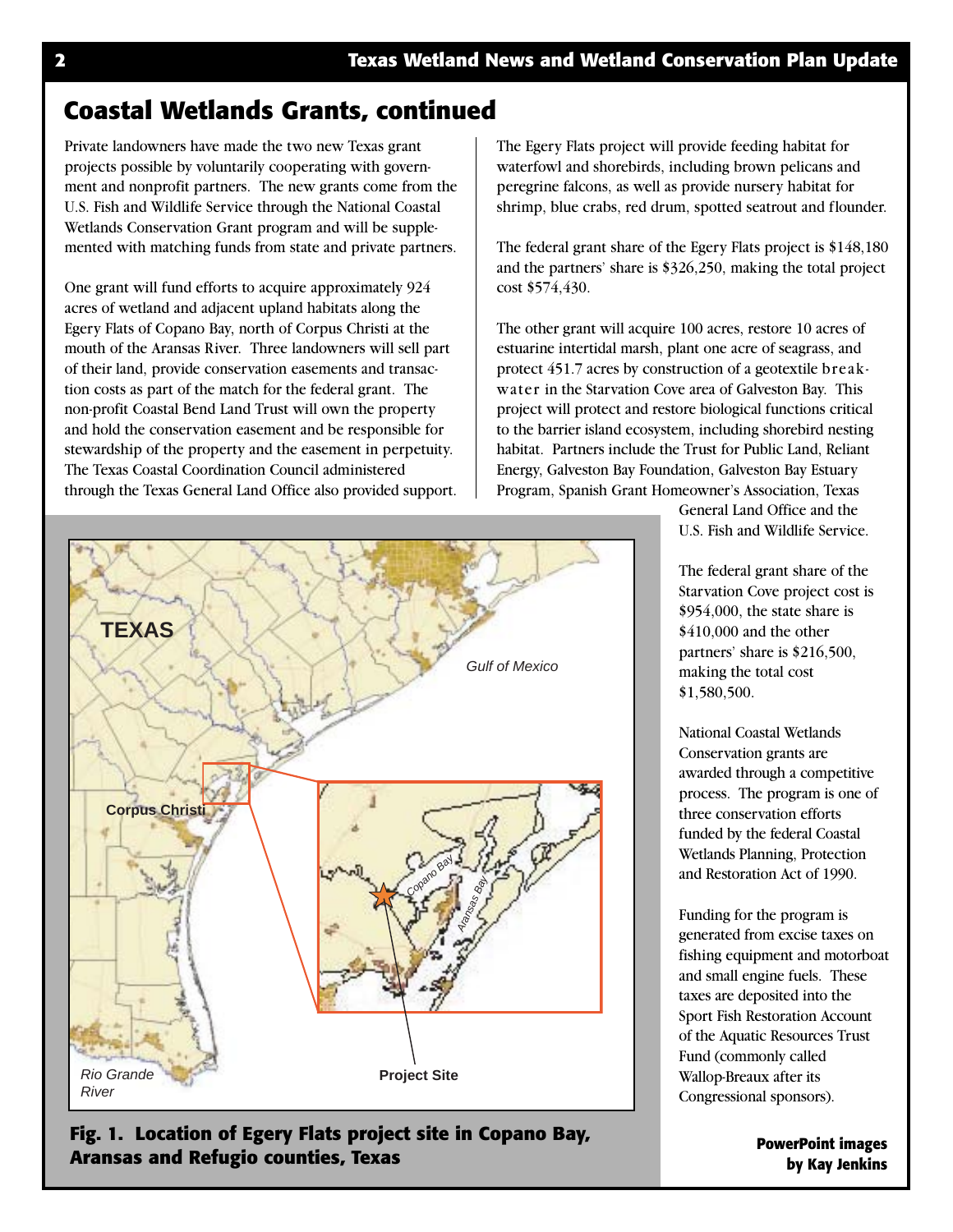### **Texas Wetland News and Wetland Conservation Plan Update 3**



**Fig. 2. Location of subject tracts to be acquired for the Egery Flats Project in the Black Point, Egery Island/Egery Flats and Taft Drainage conservation areas.**

**For more information about Texas wetland grants and conservation tips, see the Wetlands Assistance Guide for Landowners on the TPWD Web site:** 

**www.tpwd.state.tx.us/wetlands/programs/landowner**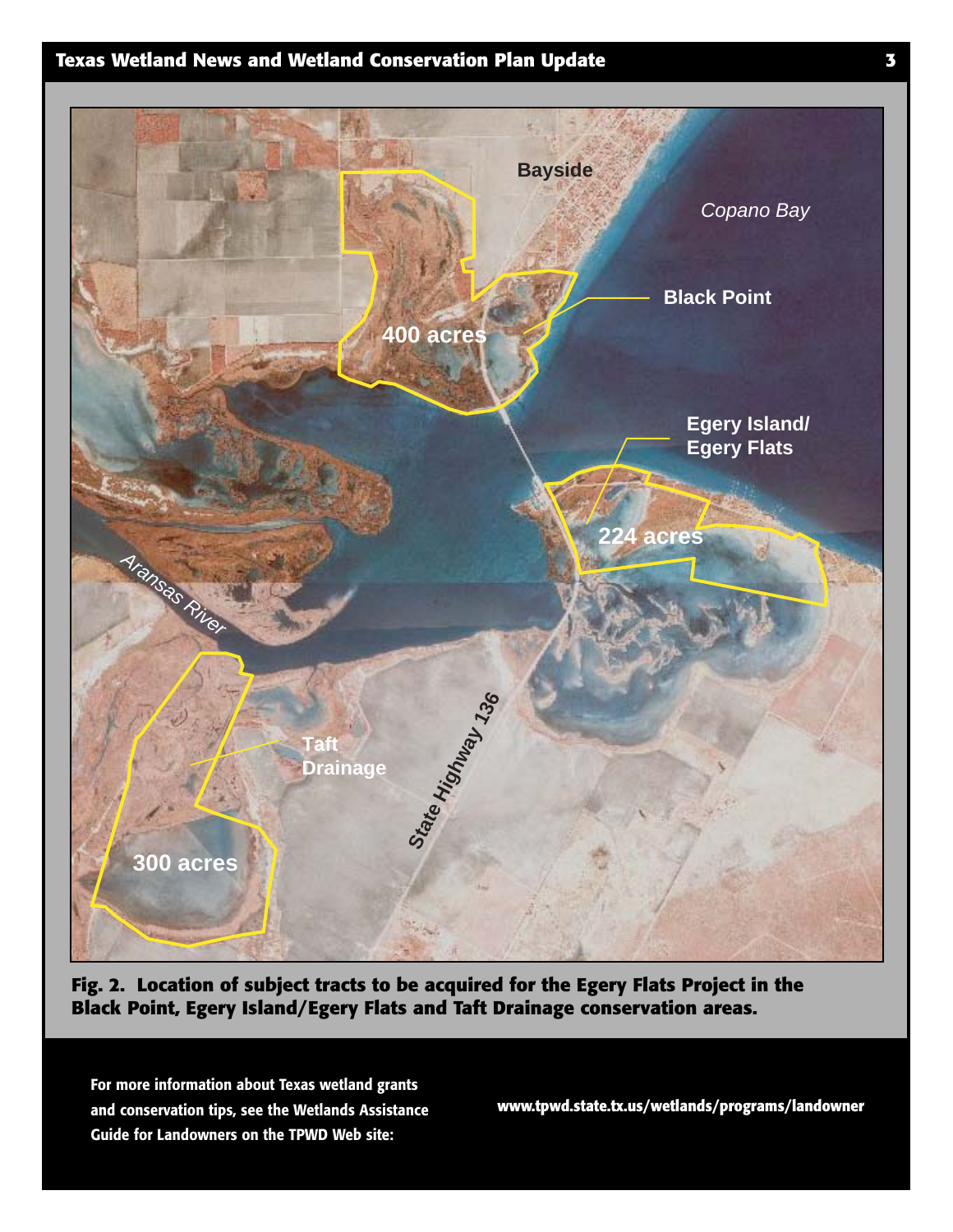# **Kansas Senator Pat Roberts Introduces Legislation to Protect Playa Lakes, Recharge Ogallala**

WASHINGTON, DC – U.S. Senator Pat Roberts introduced important conservation legislation this week to preserve playa lakes, protect wildlife and recharge the Ogallala Aquifer.

"The playa lakes are wetlands often overlooked, but invaluable to water quality, to recharging the Ogallala Aquifer and as sanctuary for wintering birds," Senator Roberts said. "This bill works within legislation that is already proven to bring real conservation results in a sustainable way."

Playa lakes stretch from West Texas up through the Panhandle and parts of Oklahoma, New Mexico, Kansas, Colorado, Nebraska and Wyoming. Playas are the most common wetland in these areas, totaling approximately 60,000 in the seven states. They are shallow, clay-lined wetlands that average less than 30 acres and are not filled with water on a year round basis. In many areas, the

lakes have been used for grazing, irrigation and run-off. Some playas have also been filled in by sediment runoff from crop land.

Senator Roberts said the bill protects these wetlands by amending the Farmable Wetlands Program under the Conservation Reserve Program (CRP) to allow the enrollment of 40 contiguous acres instead of 10, and allow payment on 10 of the acres instead of five. These changes ensure that the majority of lakes and their buffer areas will be eligible for enrollment, and it also guarantees that playas will be considered eligible wetlands by USDA.

"This bill helps to define playas as wetlands, which has not always been the case, and gets some welcome funding going toward playas and landowners that have them," said Mike Carter, Coordinator of the Playa Lakes Joint Venture (PLJV).

**"This legislation makes a critical investment in our water supply."**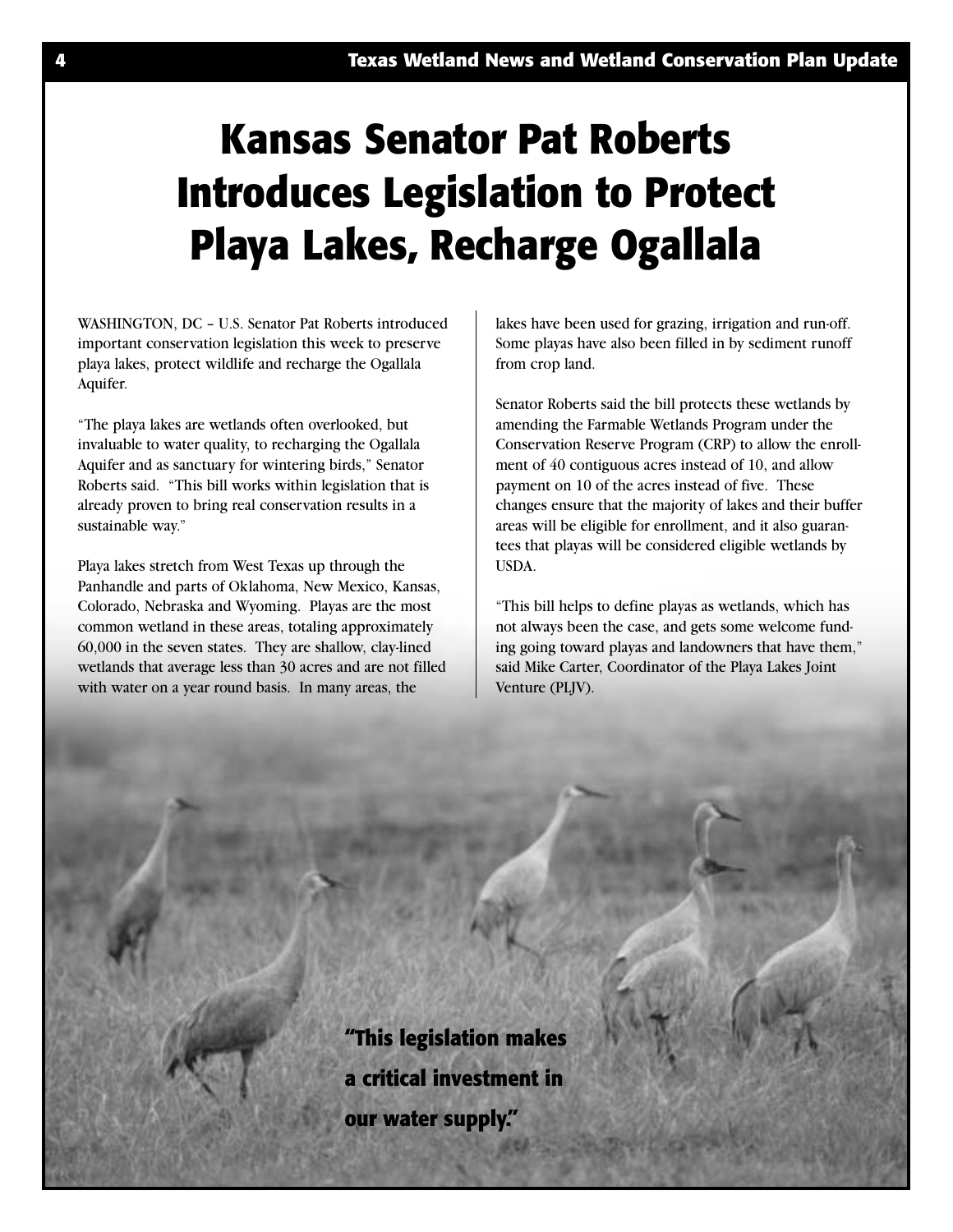

Because playa lakes are dry much of the year, traditionally they have not been recognized as wetlands in Farm Bill programs. But the wet-dry cycle of playas is a natural function of the wetlands. The seasonality of playas produces diverse vegetation which supports all types of birds – waterfowl, shorebirds, waterbirds and grassland species alike. When the playa's clay basin is dry, deep cracks form which are the main channels for recharge of water through the playa into the Ogallala Aquifer.

"Research indicates that playas can be a significant source of recharge for parts of the Ogallala," Senator Roberts said. "Recharge rates under the playas can be many times greater than surrounding areas. This legislation makes a critical investment in our water supply."

In addition to recharge, the bill will produce significant benefits for millions of migratory birds which depend on the playa lakes region. The playas support 37 mammal species, 185 bird species and 340 plant species, Senator Roberts noted. They provide temporary shelter for wintering birds including some 400,000 Sandhill Cranes along with 2.5 million ducks and 500,000 geese.

"The Playa Lakes Joint Venture commends Senator Roberts and his staff for introducing this groundbreaking and innovative legislation," said Bob



Senator Roberts is a senior member of the Senate Agriculture Committee. He has been a strong supporter of voluntary conservation programs.

The PLJV is a conservation partnership that works to protect playa lakes, other wetlands and grasslands for the benefit of wildlife and people in the Great Plains. PLJV partners include: the U.S. Fish and Wildlife Service, U.S. Forest Service, The Nature Conservancy, Ducks Unlimited, Pheasants Forever, ConocoPhillips and state wildlife agencies of Colorado, Kansas, Nebraska, New Mexico, Oklahoma and Texas. Since its inception in 1989, the PLJV has raised in excess of \$50 million to conserve more than 100,000 acres of wildlife habitat in the six-state region it serves. For more information about the PLJV, visit: www.pljv.org

#### **Contacts:**



Debbie Slobe, Playa Lakes Joint Venture (303) 926-0777, debbie.slobe@pljv.org Sarah Ross, Sen. Roberts' office (202) 224-4774, Sarah\_Ross@Roberts.senate.gov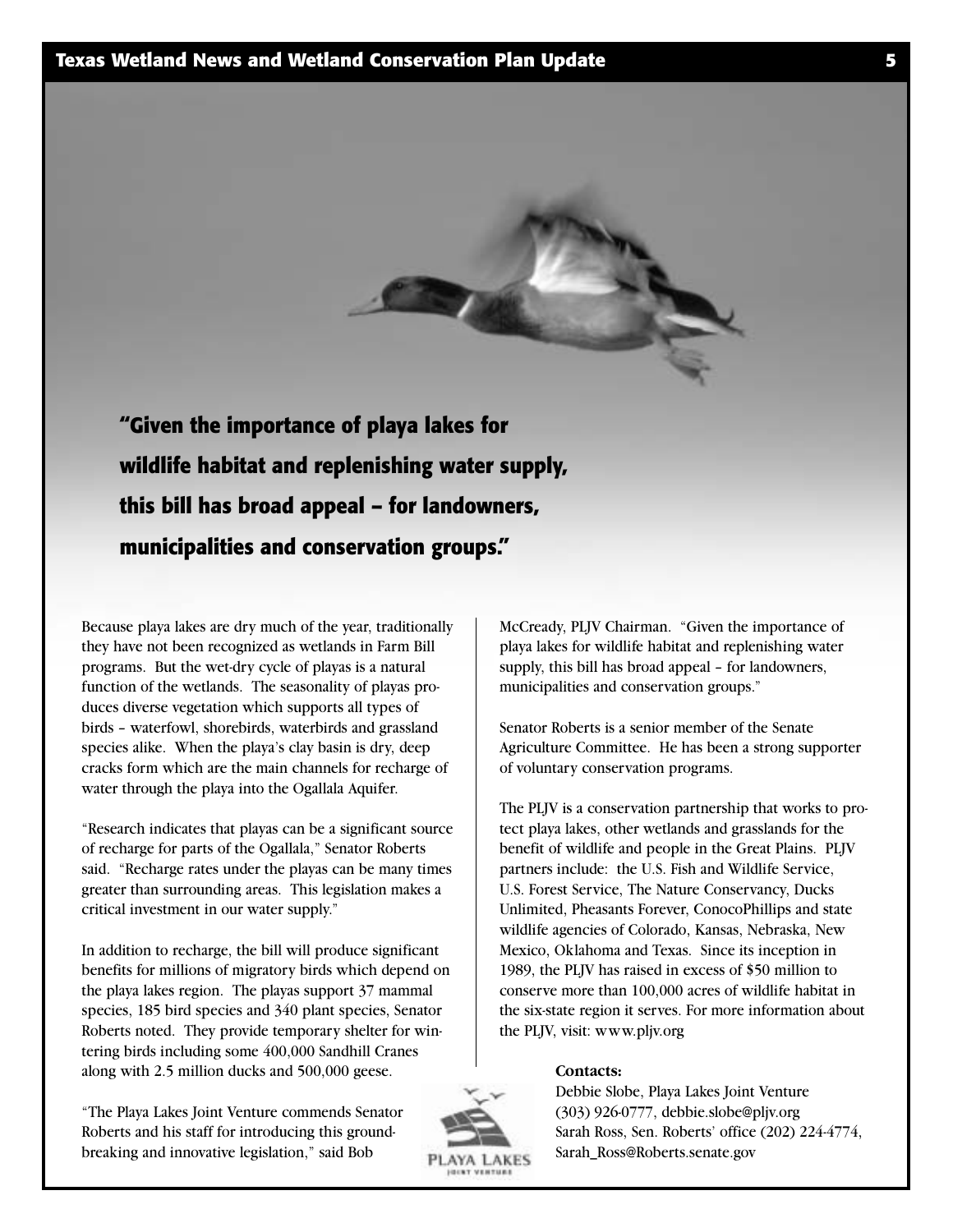# **New Educational Texas Wetlands Pamphlet Available on TPWD Internet**

A new booklet, **Texas Treasures: Wetlands**, is now available for viewing on the TPWD Web site and makes a colorful state-specific reference book for educators. The booklet details types of wetlands in Texas, the wildlife they support, and how humans can help maintain healthy wetlands across the state.

The publication is online and can be accessed under the "Publications" link from the TPWD home page through: Publications > Water & Fishing > Education, or directly at:

**www.tpwd.state.tx.us/publications/water\_fishing/education/tx\_treasures\_wetlands.pdf**

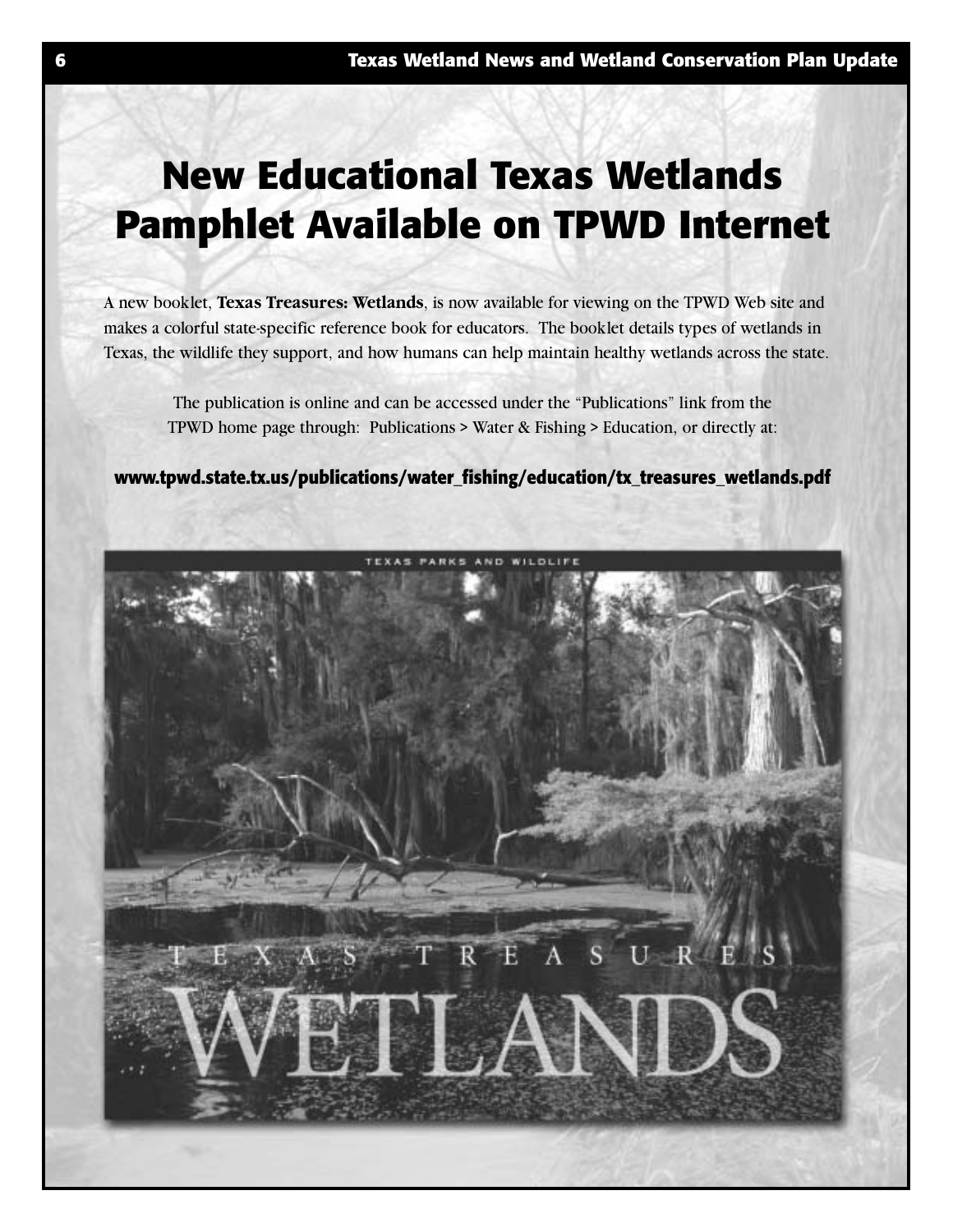# Poster and Fact Sheet Sets

These wildlife posters and fact sheets are produced by Texas Parks and Wildlife Department with a grant from the Environmental Protection Agency. All posters are large, full color artist illustrations of Texas habitats highlighting native plants and animals. The 8.5 X 11-inch fact sheets include full color photographs with fascinating information about each species on the reverse side. Order each set for only \$7.50, which includes shipping and handling. Use the order form below.





### **Urban Wildlife Poster/Fact Sheets**

Blue Jay, Butterfly weed, Cardinal Flower, Downy Woodpecker, Eastern Bluebird, Eastern Fox Squirrel, Eastern Gray Squirrel, Inca Dove, Maximillian Sunflower, Monarch Butterfly, Northern Cardinal, Northern Mockingbird, Painted Bunting, Red-bellied Woodpecker, Red-eared Slider, Ruby-throated Hummingbird, Wood Duck





### **Pineywoods Poster/Fact Sheets**

Spotted Gar, Dragonfly, Largemouth Bass, Red-shouldered Hawk, Louisiana Milk Snake, Timber Rattlesnake, Yellow-billed Cuckoo, White-tailed Deer, Western Cottonmouth Snake, Southern Leopard Frog, Bald Cypress, Catfish, Marbled Salamander, Big-eared Bat, Giant Floater, Warmouth, Bronze Frog, Copperhead, Flier, Hellgrammite, Dogwood, Sweetgum, Northern Flicker, Pine Warbler, Redfin Shiner, Red Swamp Crayfish

#### **Coastal Wetlands Poster/Fact Sheets**

Reddish Egret, American Oystercatcher, Black-necked Stilt, Long-billed Curlew, Fiddler Crab, Stone Crab, Roseate Spoonbill, Eastern Oyster, Common Blue Crab, Piping Plover, Kemp's Ridley Turtle, Barnacle, Lighting Whelk, Whooping Crane, Common Raccoon, Texas Diamondback Terrapin, Northern Harrier, Atlantic Croaker, Atlantic Bay Scallop, Sheepshead Minnow, Sea Grasses, Spotted Seatrout, Red Drum, Gulf Salt Marsh Snake

| set(s) of Urban Wildlife                                                                                         | Name     |                                                                                                                               |
|------------------------------------------------------------------------------------------------------------------|----------|-------------------------------------------------------------------------------------------------------------------------------|
| set(s) of Pineywoods                                                                                             |          |                                                                                                                               |
| set(s) of Coastal Wetlands                                                                                       |          |                                                                                                                               |
| total number of sets $X$ \$7.50 = $\frac{1}{2}$<br><b>TOTAL</b><br><b>AMOUNT</b><br><b>OF ORDER</b>              |          | State ______<br>Zip in the set of the set of the set of the set of the set of the set of the set of the set of the set of the |
| Please make checks payable to:                                                                                   | Mail to: | <b>Project WILD Coordinator</b>                                                                                               |
| <b>Texas Parks and Wildlife Fact Sheets</b>                                                                      |          | Texas Parks and Wildlife Fact Sheets                                                                                          |
| Discounts are available for orders of 10 sets or more.<br>Contact the Project WILD Coordinator at (512) 389-4369 |          | 4200 Smith School Road<br>Austin, TX 78744                                                                                    |

Texas Parks and Wildlife Department maintains the information collected through this form. With few exceptions, you are entitled to be informed about the information we collect. Under Sections 552.021 and 552.023 of the Texas Government Code, you are also entitled to receive and review the information. Under Section 559.004, you are also entitled to have this information corrected. www.tpwd.state.tx.us 4200 Smith School Road, Austin, Texas 78744 800-792-1112